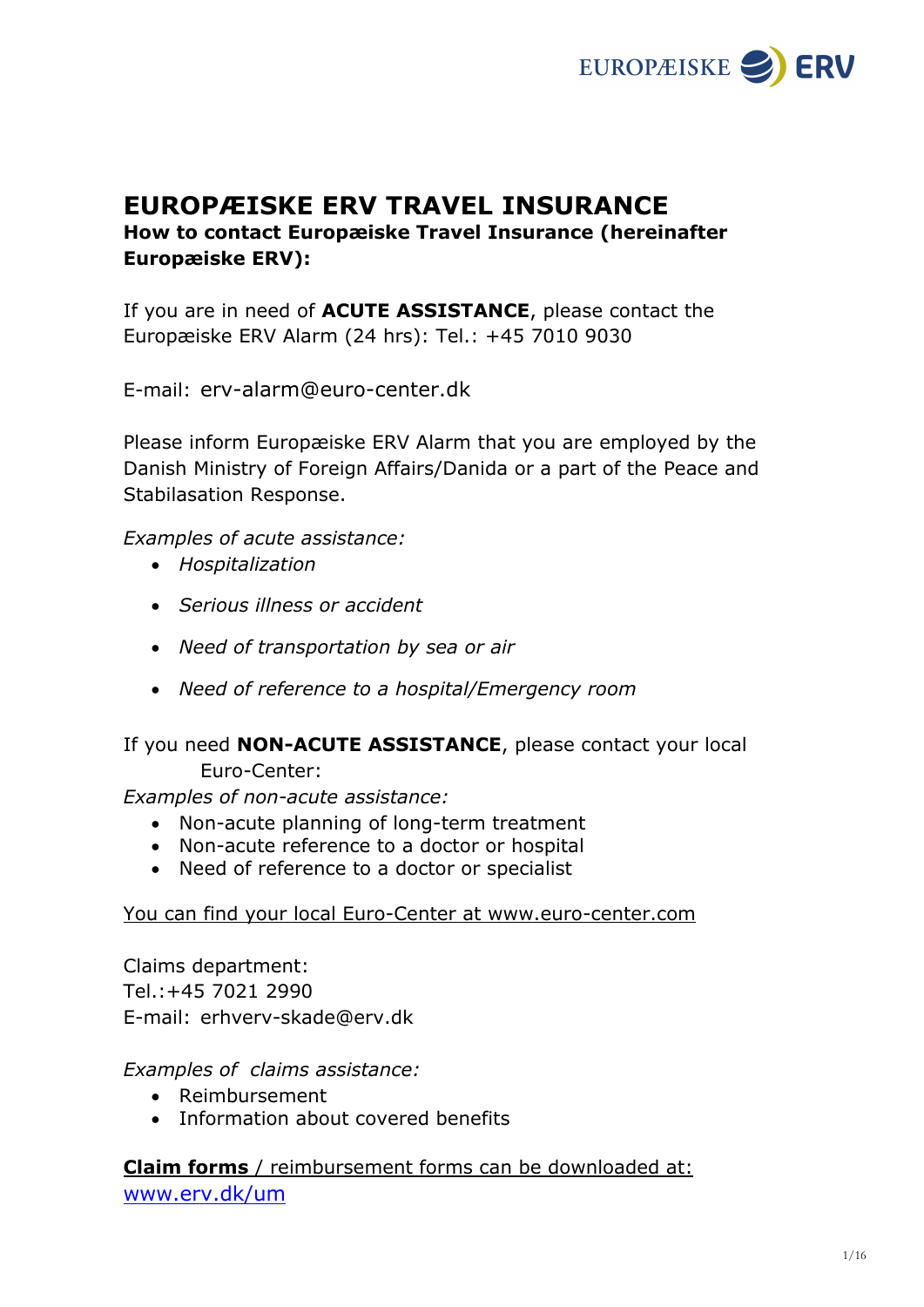### **Who is Europæiske ERV?**

With over 95 years of experience in creating safety and security when travelling, many Danes obtain their travel insurance from Europæiske Rejseforsikring ERV.

Europæiske ERV was established in 1921 in Denmark, and we are part of a strong community with the other ERV companies across all of Europe, in which all have the same service concept and uncompromising requirements to provide confidence when travelling for the more than 40 million customers we insure and service as a whole.

With travel insurance as its primary business area, Europæiske ERV is a specialist in the area and the market leader in the Danish market - with respect to both the development of insurance products tailored to particular needs and in the development of assistance and service networks.

Today Europæiske ERV sells business travel and expatriate insurance to private as well as public enterprises. Another part of our core services is sale of travel insurance directly to private customers and through travel bureaus and other partners.

#### **What to do in case of acute need of medical assistance?**

The very first thing is to visit to a local doctor or a local emergency room and get a medical evaluation.

Since medical standard can vary from country to country and from facility to facility - and some private facilities may have tendency to over treat and over charge - it is always advisable to consult Europæiske ERV's Alarm to be referred to one of ERV's Preferred (or best local) facilities, in order to be sure regarding the medical treatment and the cooperation with the hospital. You can also use ERV's Travel & Care app to find one of our providers near to you.

In most severe emergencies ERV can also arrange transportation to the nearest adequate emergency room/hospital. The insured should call our Alarm 24hrs phone+45 7010 9030 to get information regarding the most adequate medical facility and to get assistance.

In case the insured is already at the emergency room or already hospitalized, the insured must as soon as possible call Europæiske ERV Alarm's 24hrs phone no.+45 7010 9030 to inform us regarding the illness or injury by giving our assistance coordinators the location and the name and phone number of the treating doctor or hospital.

In such case the doctors at the Alarm will be able to contact the doctor/hospital and get information about the diagnosis and treatment. Based on this information the doctor at the Alarm will decide the next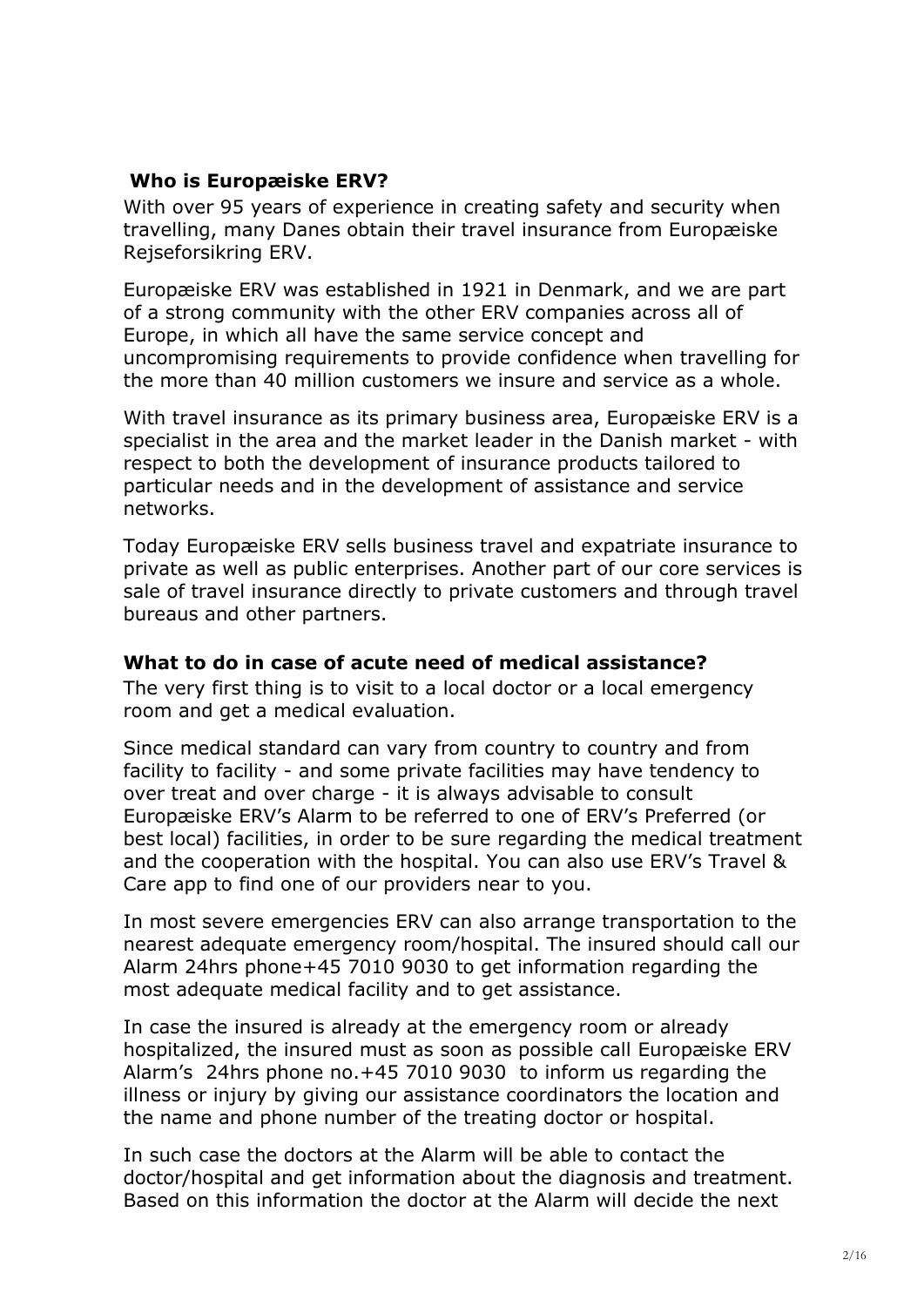medical steps. If the doctor at our Alarm (based on local medical standards) assesses that the treatment is correct, the insured will be able to stay at the location until discharge. If the treatment is assessed to be insufficient, if the hospital/doctor is unable to perform the necessary treatment or if the doctor at our alarm disagrees with the medical strategy , Europæiske ERV Alarm will evacuate the insured to an adequate medical facility, to assure the best possible medical treatment.

Depending on the actual diagnosis, different means of medical transportation may be needed, from ordinary ground ambulance, to scheduled flight (with or without medical escort), stretcher on a normal flight or air-ambulance in the most severe cases. This decision is made by our Alarm doctors.

In some severe cases, it may not be medically possible to evacuate/repatriate the patient without compromising the recovery of the patient. In such cases, the doctors at Europæiske ERV Alarm will monitor each case very closely and request the evacuation/repatriation to be initiated as soon as the transport is deemed safe.Only the doctors at Europæiske ERV Alarm have the competence to decide the most adequate and safe mode of evacuation or repatriation for the patient.

#### **Guarantee of payment:**

Europæiske ERV Alarm and our local Euro-Centers can arrange all necessary payments for hospitalized clients within our network of providers. In the majority of our cases we are able to give local hospitals a Guarantee of Payment covering the costs of the treatment, so that the insured will not have to worry about the financial aspect of the hospitalization. Our local Euro-Centers aim to have cooperation contracts with most relevant local facilities to ensure seamless payment procedures.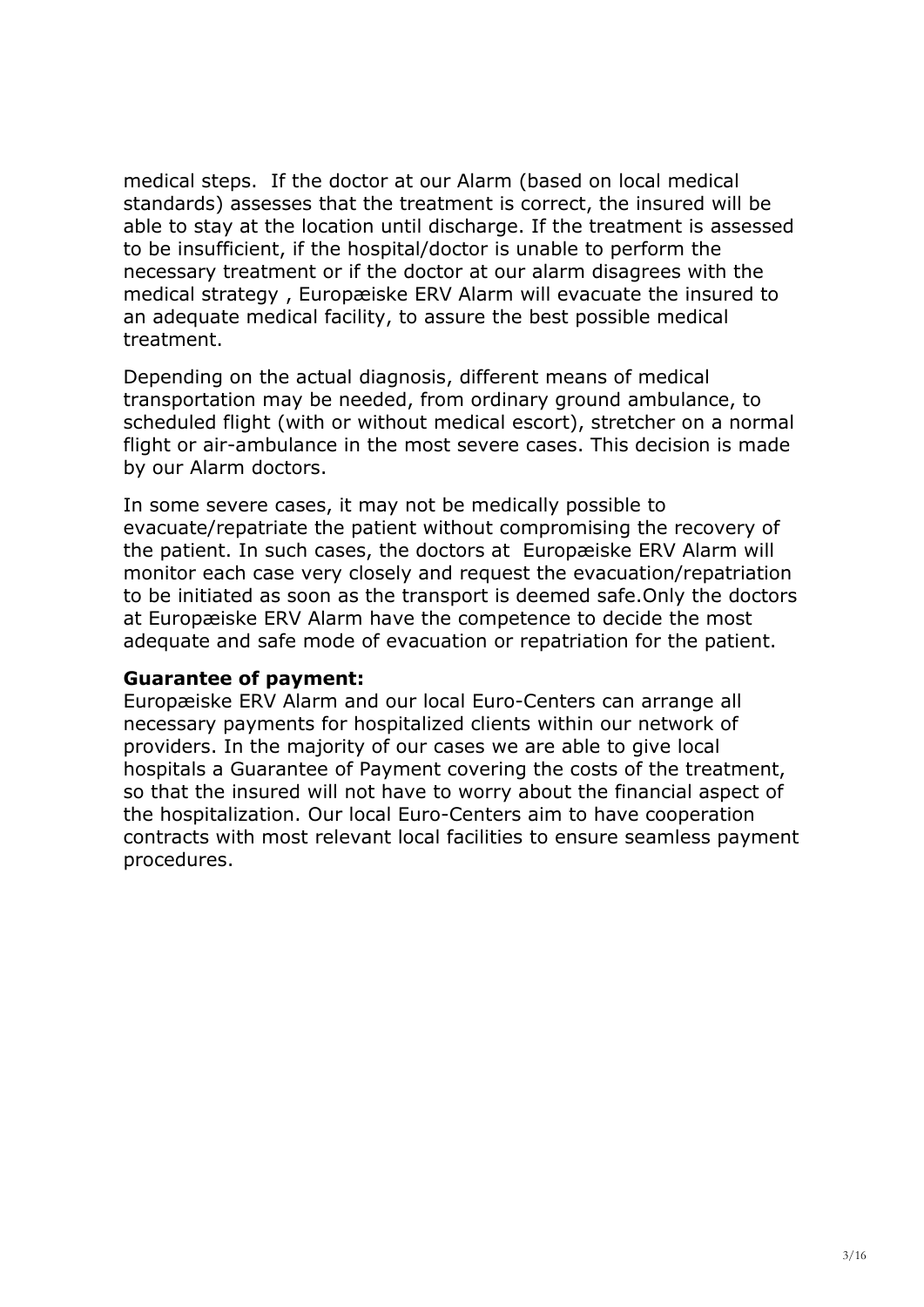**September2017**

### **Insurance conditions for Danida advisers stationed on short-term and long-term assignments and Peace and Stabilisation Response**

**As of 1 September 2017**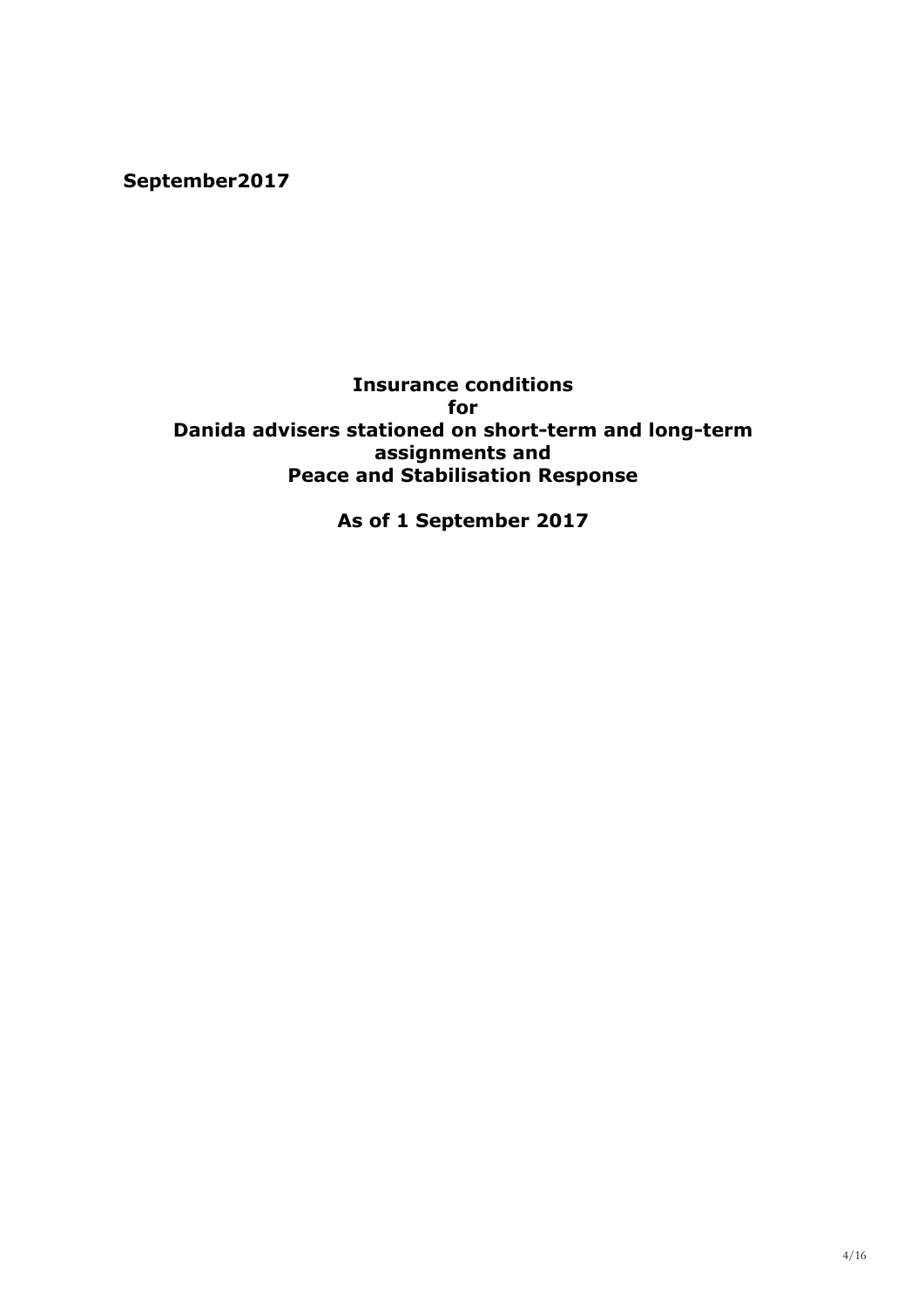## **1. Description of assignment**

Europæiske ERV shall administer claims on behalf of the Danish Ministry of Foreign Affairs (DANIDA), including for bilateral advisers and personnel for the Peace and Stabilisation Response (PSR), which comprise:

- illness and travel necessitated by illness
- baggage concerning advisers for the Ministry of Foreign Affairs/Danida and the Peace and Stabilisation Response (PSR)
- catastrophe cover concerning the Ministry of Foreign Affairs/(Danida and the Peace and Stabilisation Response (PSR)

for advisers etc. stationed by the Ministry of Foreign Affairs all over the world pursuant to the contracting entity's internal insurance conditions. Injuries are handled by well-educated staff with the required experience. Europæiske ERV makes available, with no interruptions, a staffed Alarm 24/7. The arrangement is aimed at ensuring speedy and best possible treatment and follow-up in relation to the abovementioned injuries. General visits to and treatment by general practitioner will normally be made locally and does not require a prior agreement with Europæiske ERV Alarm. In case of diseases which require treatment and involve expenditure which are not routine, the adviser shall agree with Europæiske ERV Alarm where and how the treatment is to take place in accordance with the insurance conditions of the Ministry of Foreign Affairs. If additional information is required to decide on the matter, Europæiske ERV Alarm will obtain such required information from the insured or the Ministry of Foreign Affairs. The Ministry of Foreign Affairs does not request to receive copies of ongoing correspondence in the matter.

## **2. Insurance conditions**

Europæiske ERV pays or reimburses the advisors' costs for medical treatment and prescribed medicine pursuant to these insurance conditions.

In addition, Europæiske ERV pays costs of claims from third parties (hospitals, carriers etc.) and vaccination expenses.

The following insurance conditions apply for the management arrangement for illness and travel necessitated by illness.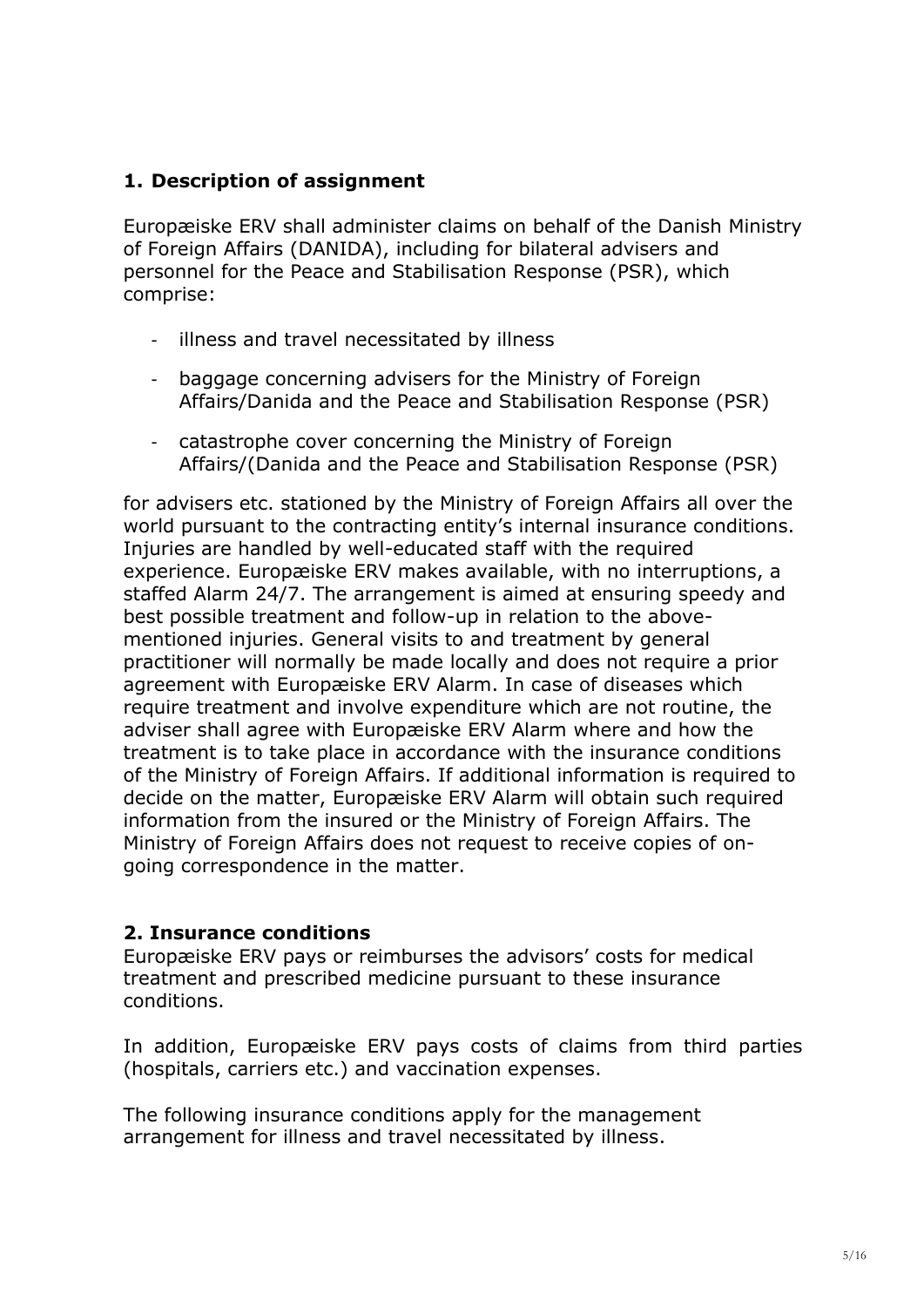## **2.1 Persons covered**

The insurance automatically covers the following persons:

- Stationed short or long-term advisers from the Ministry of Foreign Affairs/Danida and PSR.
- The spouse/cohabitant and any children, until attaining the age of 21, of a Long-term adviser are furthermore covered by the insurance provided that the Ministry of Foreign Affairs has accepted that they may be brought along;
- Spouses/cohabitants, who do not have permanent residence at the place of employment, are comprised by this insurance during temporary stays at the long-term adviser's place of employment. The same applies to children under the age of 21.

All other persons, included but not limited to spouse/cohabitant and children of short-term advisers are not covered by the health insurance.

Persons covered are divided into the following groups:

**Group A:** Comprises advisers which are not providers.

**Group B:** Comprises advisers in relation to whom the Ministry of Foreign Affairs/Danida has accepted to pay the travelling expenses of spouses/cohabitants and any children to the country of employment. **Group C:** Comprises advisers in relation to whom the Ministry of Foreign Affairs/Danida, due to the adviser's short term of employment, has not accepted to pay the travelling expenses of spouses/cohabitants and any children to the country of employment.

#### **Registration and deregistration of persons**

Lists of changes are currently sent to Europæiske ERV as regards the registration and deregistration of insured persons. In case of an insurance event, the stationed employees are covered by the insurance as stated under "period of cover", regardless if Europæiske ERV has received such notification. The insurance is set up without individual health information.

## **2.2 Period of cover**

The insurance covers during the period of stationing which is understood from the time of leaving the home country, approved by the Ministry of Foreign Affairs, and until expiry of the contract, including any subsequent holiday period during which the adviser receives pay from the Ministry of Foreign Affairs/Danida.

The insurance does not cover during unpaid leave outside the country of the duty station. The insurance covers during unpaid leave in the country of Duty Station.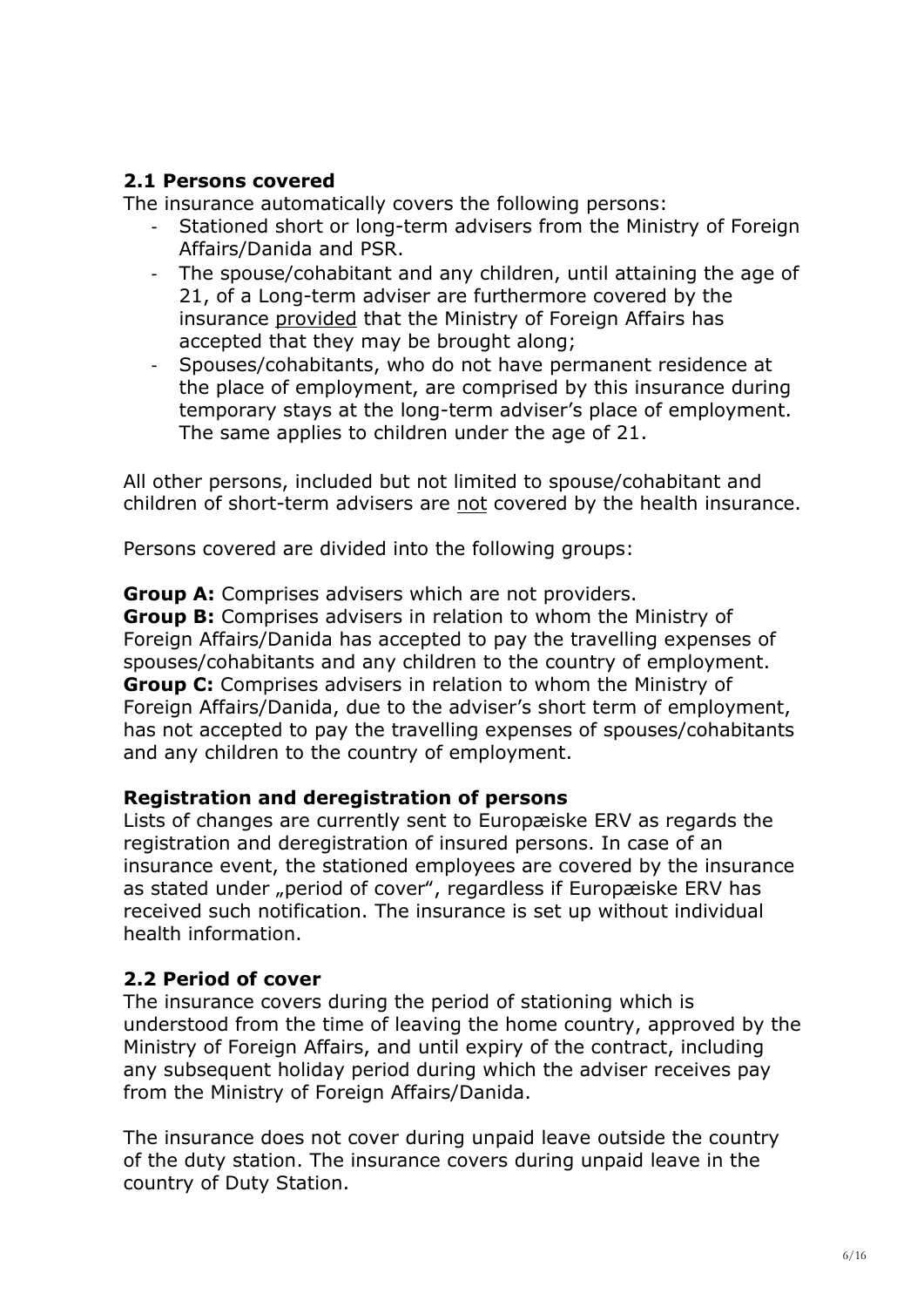Where the adviser, spouse/cohabitant or children have not left the country of the duty station at expiry of the period of stationing mentioned, cover will be maintained for up to 72 hours after the period, where the adviser receives pay from DANIDA. Treatment after this period is not covered.

## **2.3 Geographical coverage**

The insurance covers worldwide.

### **2.4 What is covered**

The insurance comprises reasonable medical treatment, hospital stays and other prescribed treatments in accordance with the recommendations and guidelines that Health authorities recommends and which is consistent with the public Danish medical practices.

Ordinary health consultations (apart from annual medical examinations, as excluded under 3,1) and treatment by a physician with authorisation in the country where treatment is received (treating physician) usually takes place locally and without prior contact to Europæiske ERV Alarm. In case of illness which require treatment and involve expenditure which are not routine (e.g. treatments that cannot be handled by a general practitioner but requires a specialist), the adviser shall agree with Europæiske ERV Alarm where and how the treatment is to take place in accordance with the provisions below.

#### **2.5 The Danish or other National Health Service & the European Health Insurance Card**

If the Adviser and accompanying family are covered by Danish or other national Health Security or by the European Health Insurance during posting, this insurances precedes this insurance.

Under this scheme 100 % of all expenses entitled to cover in the health insurance area and for repatriation in connection with illness will be reimbursed.

Employees and their accompanying families posted to the EEA countries are covered by the EEA scheme. Pursuant to Article 13, Section 2(d) in Regulation (EEC) No. 1408/71 of 14 June 1971 on the application of social security schemes to employed persons and their families moving within the Community, sole proprietors and their family members who move within the Community are civil servants and thus on an equal footing with persons covered by the legislation of the Member State in whose administration they are employed. The employee shall complete in connection with this a Form E106 at the home municipality.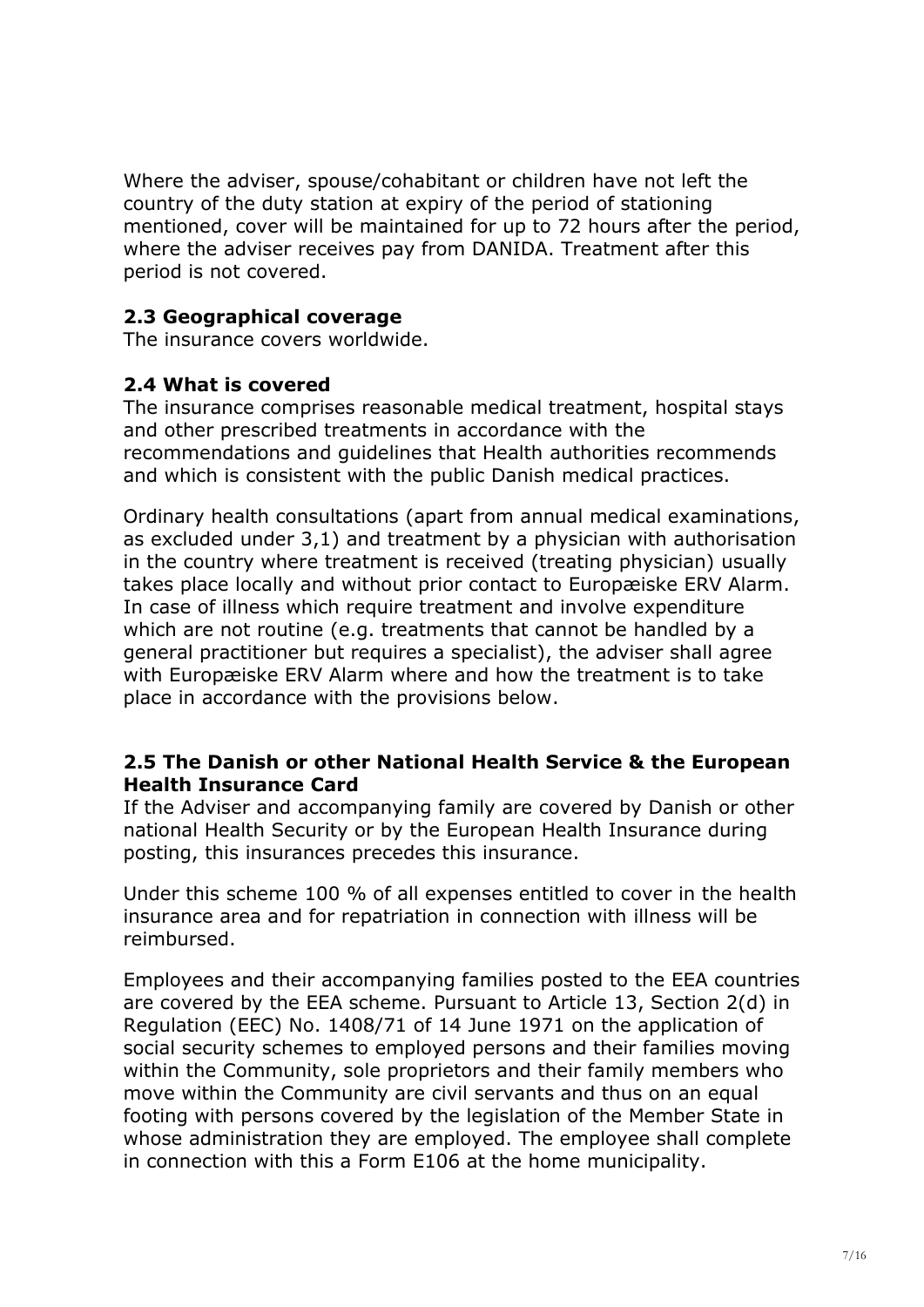Employees posted after 1 July 2000 are also covered as a general rule by the Danish National Health Insurance and retain their yellow health insurance cards.

Europæiske ERV shall take the above-mentioned into account in connection with assessments of whether treatment of any major illnesses can or should be treated in Denmark.

Benefits from the public health insurance system, including the EEA scheme, shall be used to the maximum. If the employee has taken out private additional insurance, the total expense may be covered to a maximum of 100 %. Any excess cover will be deducted in the reimbursement from the Ministry of Foreign Affairs/Danida and the Peace and Stabilisation Response (PSR) health insurance.

### **2.6 Hospital treatment**

The selection of place of treatment is based on an overall medical and financial assessment of where the necessary and proper treatment can be received.

Hospital treatment and any travelling related to treatment must be preapproved by Europæiske ERV's Alarm.

Europæiske ERV's Alarm will, on request, provide a guarantee or pay a deposit to the medical provider. This may not always be possible if a provider outside Europæiske ERV's network of providers is chosen.

If the expected costs exceed DKK 200,000 Europæiske ERV shall inform the Ministry of Foreign Affairs.

#### **2.7 Journey for the purpose of hospital treatment**

The health insurance covers travels for the purpose of hospital treatment provided that the travel costs to e.g. Denmark or other places and the treatment costs combined are lower than expenses for local treatment on the Duty Station. Travelling expenses may exceptionally be reimbursed if travel is necessary due to the fact that proper treatment cannot be obtained at the Duty Station. It is a requirement that treatment cannot be postponed until home journey can take place on another occasion. Cover is merely provided for expenses substantiated in need for treatment, limited to the period for which the need for treatment is present.

Hospital treatment and travels must be planned and approved in advance by Europæiske ERV's Alarm. Reimbursement for medical treatment travels comprise reasonable and necessary documented expenses, i.e. airline tickets (economy class), lodging, compensation for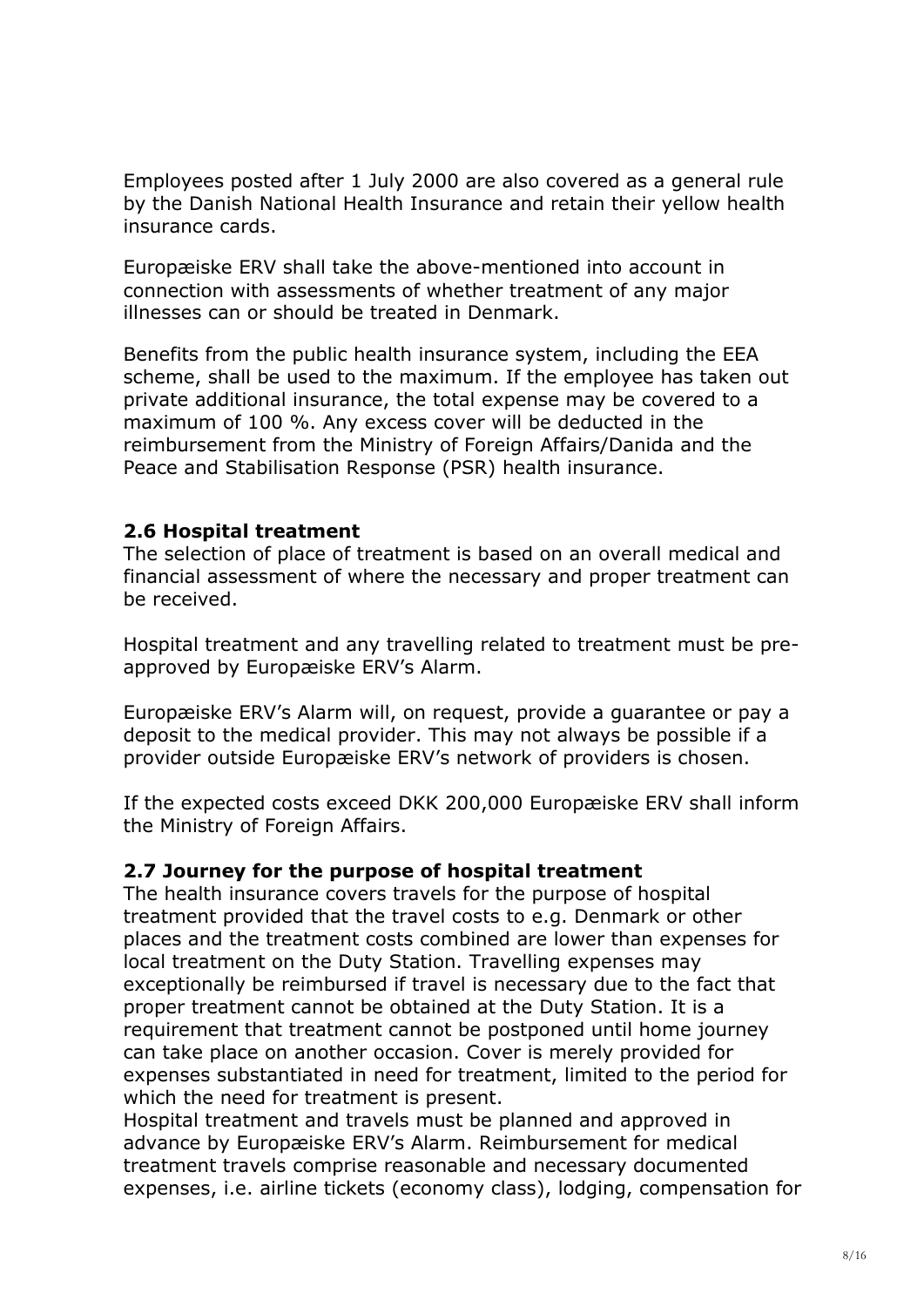meals, and necessary local transportation as per account rendered to the nearest appropriate place of treatment. Regarding trips for the purpose of giving birth se 2.11

### **2.8 Escort in case of journey for the purpose of hospital treatment outside duty station**

The insurance covers, where prescribed by a medical doctor, escort by one person of own choice in relation to journey for the purpose of hospital treatment. The escort must be pre-approved by Europæiske ERV's Alarm.

The insurance covers reasonable and necessary travel expenses (flight on economy class + reasonable expenses to hotel and meals) that are related to the journey to and stay at the place of treatment.

### **2.9 Journey to the duty station in case of serious disease or death - summoning**

The insurance covers travel expenses to duty station for one person of the adviser's (or, if unable, the adviser's next of kin) choice in relation to serious disease or death of the adviser.

Summoning is only covered if the adviser has no accompanying family at the duty station. The insurance only covers two times during a course of disease.

The insurance includes reasonable and necessary expenses to,

- plane ticket (return, economy class)
- accommodation (for the length of time that is reasonable and necessary)

## **2.10. Pregnancy, birth and antenatal classes**

The insurance covers expenses related to examinations conducted by a general practitioner and examinations conducted by a midwife in connection with pregnancy, including consultations with a general practitioner, a gynaecologist, ordinary consultations with a midwife and consultations with a midwife concerning home births, a neck fold scan (week 11-13), a thorough scan (week 19-21), a chorionic villus sampling (when the mother has reached the age of 35) and an amniocentesis.

Expenses for antenatal classes and breastfeeding courses are furthermore comprised by the insurance to the extent this is offered in Denmark under the Danish National Health Service system.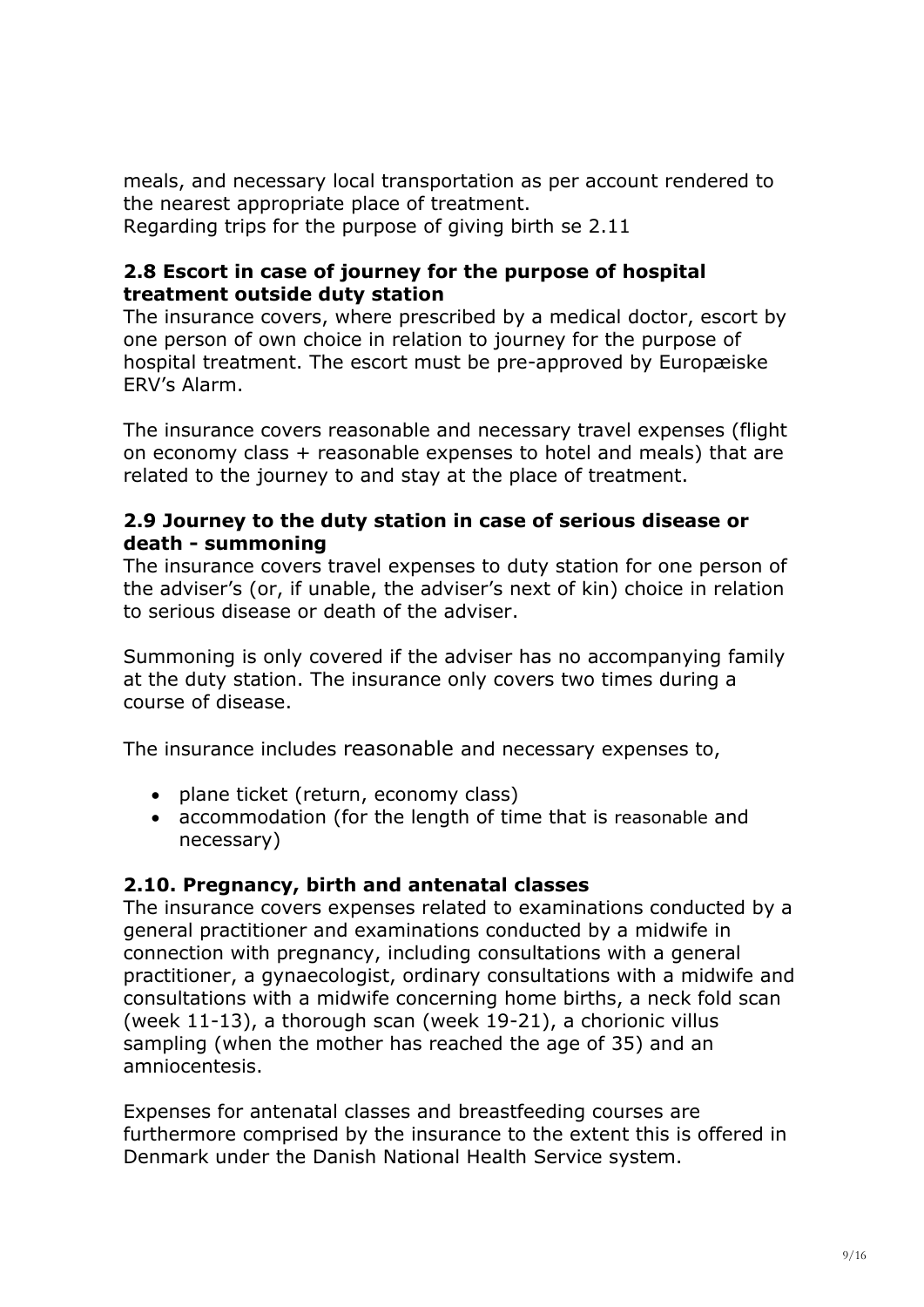Birth must take place at the local duty station, unless the necessary and proper treatment cannot be obtained here. Trips for the purpose of giving birth must be pre-approved by Europæiske ERV's Alarm, whose selection of place of treatment is based on an overall medical and financial assessment of where the necessary and proper treatment can be received.

The insurance does not cover journey, accommodation, local transportation and meals in relation to pregnancy and birth (with or without complications) if adequate treatment facilities are available at the Duty Station

The insurance does not cover for induced abortion.

### **2.11 Oral surgery performed by an oral surgeon, treatment of periodontitis and in relation to children straightening of irregular teeth (until attaining the age of 18)**

The insurance pays for oral surgery performed by an oral surgeon, treatment of periodontitis (excluding the implants) and in relation to children, straightening of congenital irregular teeth (until attaining the age of 18). Contrary to this, the insurance does not pay for other dental treatment, e.g. scaling, filling, extraction of tooth, pivot teeth, dental bridges, implants etc.

The insurance does not cover transportation cost, e.g. plane tickets, accommodation costs or any sorts of costs related to dental treatment.

For children of Advisors under the age of 18 who are unable to visit the Danish school dental care during holidays in Denmark, the expense for one annual dental examination and any treatment of caries may be covered to a maximum amount of DKK 1,440.

For adult Advisors with pre-existing gingivitis and/or periodontitis, a supplement of DKK 815 may be granted up to three times a year for preventive periodontal/periodontitis treatment.

A request for reimbursement must include X-rays.

#### **2.12 Physiotherapy, chiropractor, psychological counselling and chiropodist**

Expenses for treatment by a physiotherapist, a psychologist, psychiatrist, a chiropractor and a chiropodist are reimbursed, i.e., the expenses for 10 treatments of 1 hour each as a maximum during 12 successive months and subject to General Practitioner referral within the covered period.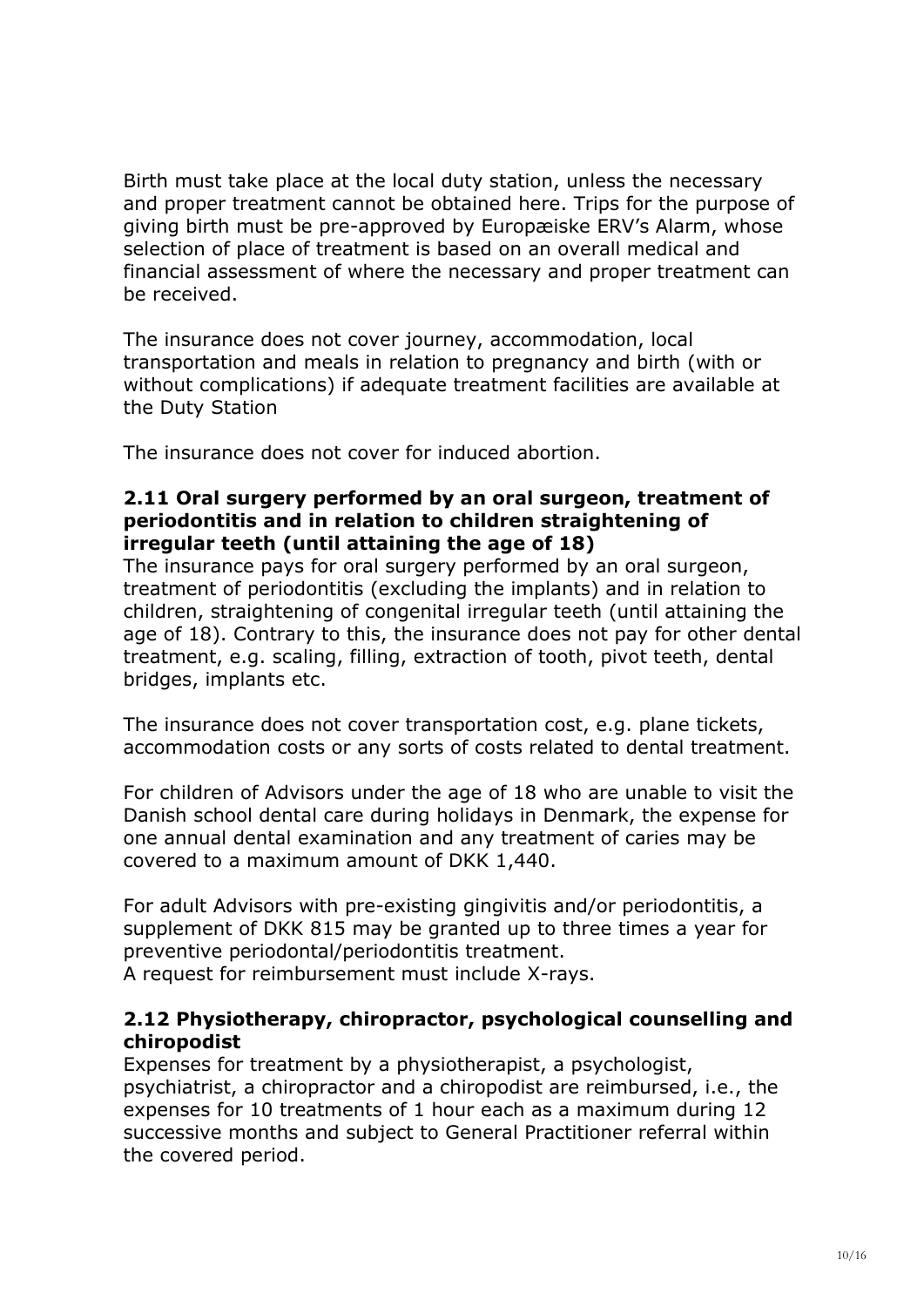*In exceptional circumstances*, treatment by a psychologist exceeding 10 treatments can be reimbursed subject to prior agreement with the Ministry of Foreign Affairs up to 12 months after end of contract.

Other expenses than those for the above-mentioned services will be reimbursed in accordance with the reimbursement provisions of the Danish National Health Service.

# **3 Exceptions**

### **3.1.**

The insurance does not cover pre-existing illness or injury occurred prior to entering into the contract with the Ministry. However, acute and/or unexpected worsening of such pre-existing diseases as assessed by a medical doctor is covered by the insurance. The medical assessment is conducted by the medical team at Europæiske ERV Alarm in consultation with the attending physician.

- The insurance does not cover non-prescribed expenses for medical drugs and restoratives which are also used without prescription, such as e.g. headache tablets, sleeping pills, vitamin preparation, cough mixture, iodine and other preparation for cleansing wounds and contraceptives. Nor does the insurance cover expenses for non-prescribed aids such as thermometers, hearing aids, dressing materials, insoles, electro-medical devices, sticks, glasses and spectacle lenses as well as nursing requisites of glass, rubber and Bakelite etc.
- Cover is not provided for fertility treatments
- The insurance does not cover annual medical examinations (check-ups), except for children under the age of 7.
- The insurance does not cover convalescence.
- Treatment or stay if Europæiske ERV's physician has decided that treatment can await your return to Denmark or country of residence.

## **3.2. Sports injuries**

Expenses due to sickness resulting from sports injuries are covered by the insurance. However, dangerous sport and consequences of accidents occurring during training or participation in dangerous sport are not covered, please refer to below list:

- Motor race, moped race or racing boat race of all kinds
- Boxing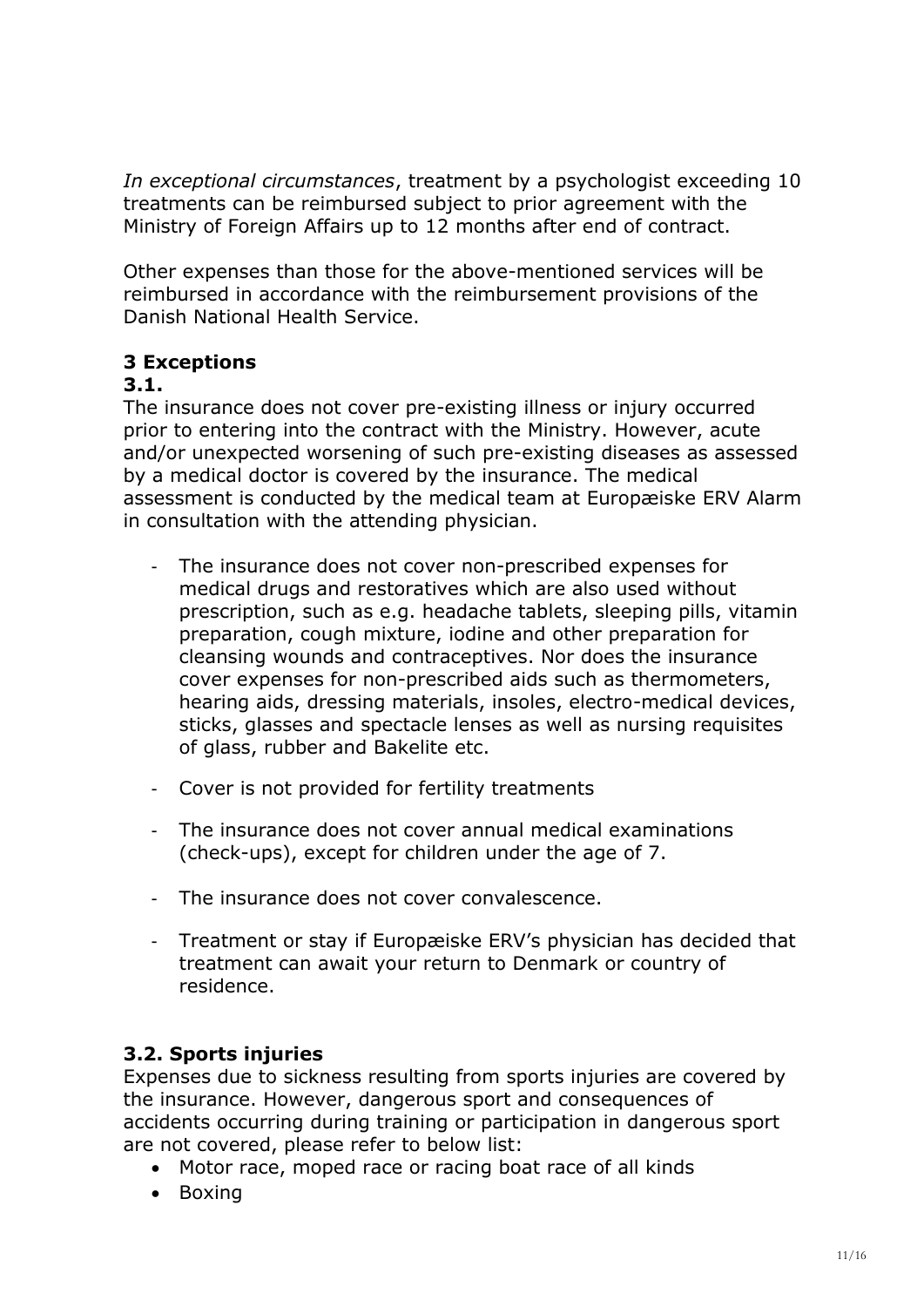- Other types of self-defence and martial art
- Mountain climbing and rappelling on rock walls
- Parachute jumps
- Hang gliding
- Aerobatics
- Paragliding
- Ultralight flying
- Rafting

#### . **3.3 Gross negligence, intoxication etc.**

Consequences of illness caused by the adviser intentionally or due to gross negligence are not covered.

Consequences of accidents which result from the advisers' participation in fights, the Insured's criminal offences, self-induced intoxication, selfinduced influence of narcotics, self-induced influence of other intoxicants and suicide attempts are not covered.

## **4 Health examination and vaccination of children**

Reasonable health examination and vaccination of accompanying children is covered to the extent this is offered in Denmark under the Danish National Health Service system, including adjustments to local conditions, i.e. other types of vaccinations.

#### **5 Malaria prophylaxis and other vaccinations where the reason thereof is related to the stationing**

Vaccinations *prior* to posting are fully covered. Revaccinations *after*  posting are furthermore fully covered. This also includes malaria pills/prophylaxis, which rank alongside with vaccinations.

## **6 Health examination after return from posting**

As regards posting to and return from countries outside Europe and North America, expenses for an examination at a hospital specified by the Ministry of Foreign Affairs are reimbursed, provided that such examination takes place no later than 3 months after the return.

As regards posting to and return from extreme heights, e.g. La Paz, expenses are furthermore reimbursed for an examination at the Aviation Medicine Clinic of the Copenhagen University Hospital. The examination shall take place no later than 3 months after the return.

### **7 Journey to home country of an adviser stationed abroad or his/her spouse in connection with serious disease or death of closest relatives**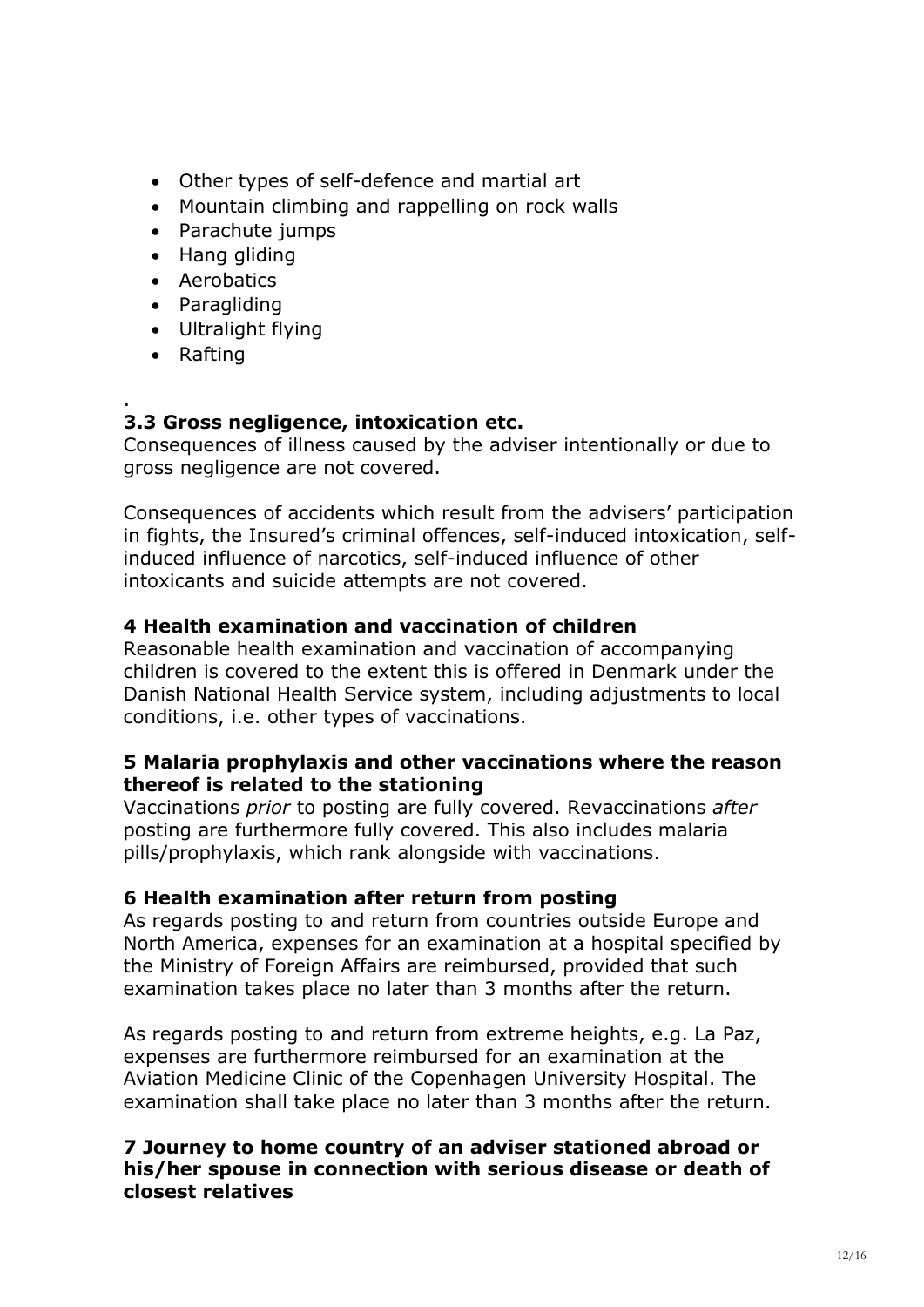Journey to home country for a stationed adviser or his/her accompanying spouse in connection with serious disease and death of closest relatives (spouse/cohabitant, children, parents) can, following pre-approval by Europæiske ERV, be fully covered by the insurance. This can only be granted once during a course of a disease. The insurance coverage includes plane tickets (return, economy class).

### **8 Funeral grant**

Where an adviser dies during his/her stationing abroad, or where a member of his/her accompanying family dies, the insurance covers the expenses in connection with repatriation of the mortal remains.

Funeral assistance is provided pursuant to the reimbursement provisions of the Danish National Health Service.

### **9 Europæiske ERV's payment of indemnity**

Europæiske ERV reimburses expenses connected with diseases in pursuance of the above-mentioned rules. Payment can only take place against appropriate documentation in the form of scanned copies send by e-mail and receipts or similar documentation which the insured him/herself shall translate (into a language of international currency). Where it has not been clearly stated, the adviser shall state the name of the medical drug, supplemented by information on the nature of the disease which is treated. In case the expected expenses due to sickness are relatively large, Europæiske ERV's approval thereof must be obtained.

The person who has experienced a non-emergency injury or accident must file a claim by completing a claim form. The form can be found on Europæiske ERV's s website [www.erv.dk/um.](http://www.erv.dk/um) The claim form and relevant documentation must be sent to erhvery-skade@erv.dk. One claim form must be filled in per person.

## **10 Term of a claim for damages**

Europæiske ERV is not liable in damages for consequences of inherited disorders, disease or injury after expiry of the insurance.

## **11. Baggage insurance**

The insurance covers in connection with:

- trips between the country of residence and the place of employment
- trips in connection with leave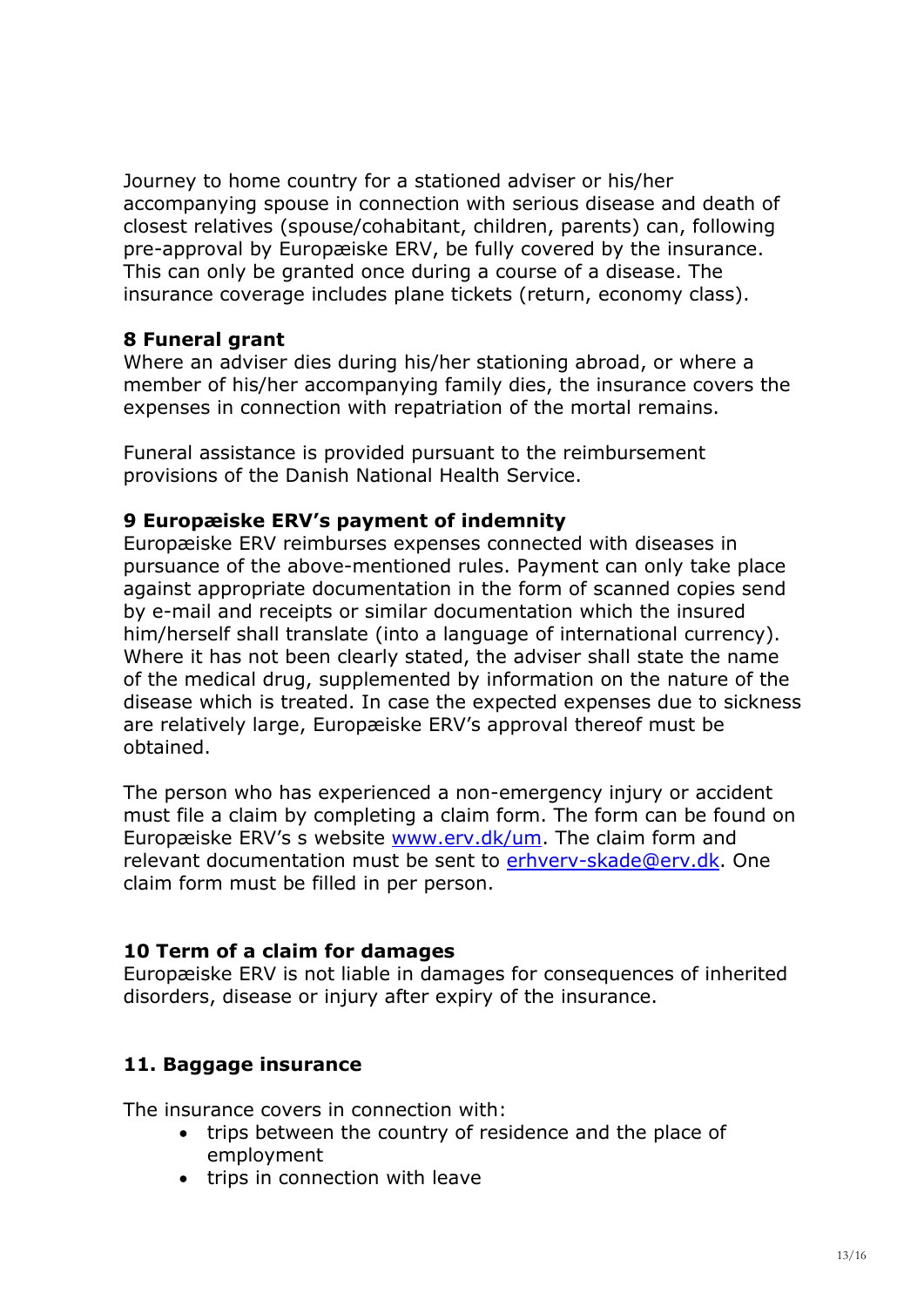business trips in connection with work covered by the Terms of Reference

The baggage insurance covers the advisor's personal property, including travel bags and suitcases and their contents, which the advisor takes on a covered trip, whether to be carried on or checked with the Common Carrier Conveyance. Credit cards, travel documents, passport and tickets are not covered.

The insurance covers only where the insurance event occurs during a travel that is paid by the Danish Ministry of Foreign Affairs or recipient organisations where the adviser is posted. Further, the insurance covers insofar as the insurance event occurs during the general period of employment loss resulting from:

- fire
- theft
- erroneous exchange
- damage to personal effects
- baggage which is sent or carried along for personal use of the insured(s).

In connection with theft from vehicles, the insurance only covers items which have been hidden and/or covered and only from closed and locked vehicles.

**Please note:** The insurance covers on a first loss basis, this means that deduction will not be made for any underinsurance in connection with settlement of claims. Indemnity for one individual item cannot exceed 50% of the sum insured and for film recordings, tape recordings, manuscripts, drawings etc., the indemnity is limited to the price of the raw material.

Claims that are handled and covered through the airline company are not covered by Europæiske ERV as well.

#### **Sums insured for DKK 125,000**

#### **The insurance does not cover**

- Forgotten, lost or mislaid effects.
- Cash or its equivalent, notes, accounts, bills, currency, deeds, food stamps or evidences of debt or intangible property that exceeds the maximum amount of DKK 6,000 (only for burglary, open theft and robbery).
- Goods under removal.
- Theft from open and/or unlocked: motor vehicle, boat, caravan, trailer or hotel room.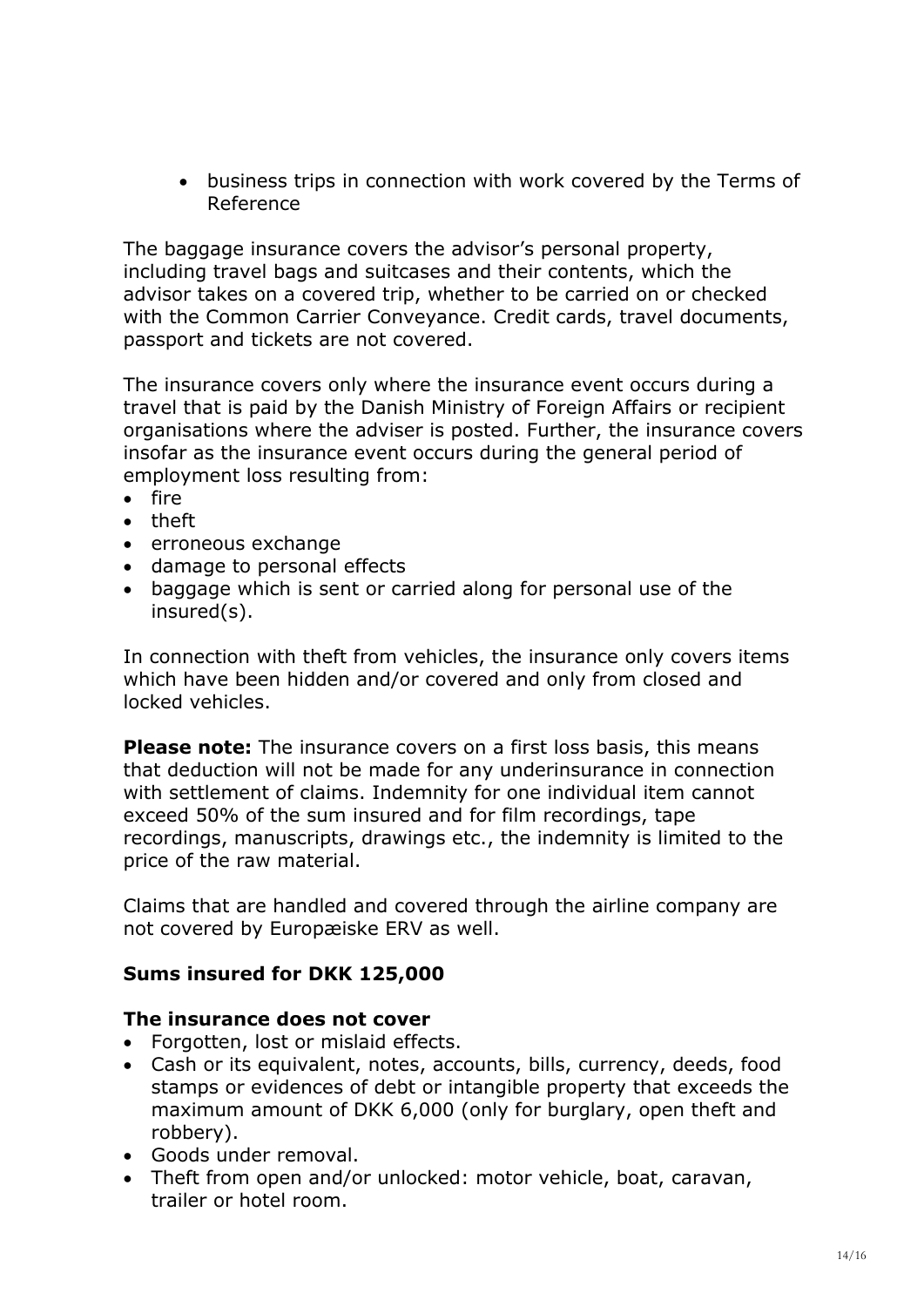### **The insured's duties**

The liability to pay damages is conditional upon the insured effects being kept properly and upon the insured otherwise having been careful.

#### **In case of an insurance event**

The liability to pay damages is conditional upon the following provisions being observed:

In case of theft or robbery, this shall be notified to the nearest police authority.

In connection with other damage or loss, this must be notified to the local authority (e.g. airline company, sea captain, train conductor, hotel manager etc.).

#### **Dual insurance**

Where dual insurance exists, the company only covers to the extent that the adviser cannot obtain indemnity elsewhere.

#### **Fraud**

If the insured or the person who is entitled to indemnity fraudulently discloses or fails to disclose circumstances of importance to the assessment of ERV's liability, the right to indemnity will be forfeited.

#### **Assignment of claims for damages**

No one may assign his/her rights without prior consent thereof from Europæiske ERV.

#### **Gross negligence**

Where the cause of damage is intentionally or gross negligence on the part of the insured, Europæiske ERV's liability to pay damages shall no longer apply.

## **12 Catastrophe insurance**

#### **Insurance cover**

Where a catastrophe situation occurs and the adviser and his/her accompanying family, as a result of such catastrophe in the country they are staying, loose personal effects (contents, motor vehicle etc.), Europæiske ERV will pay indemnity for the effects lost following a loss assessment and the documentation necessary.

Please note that the insurance does not cover evacuation. In case of emergency the adviser should keep the nearest Danish Embassy or Consulate informed of his or her whereabouts. Should the need for